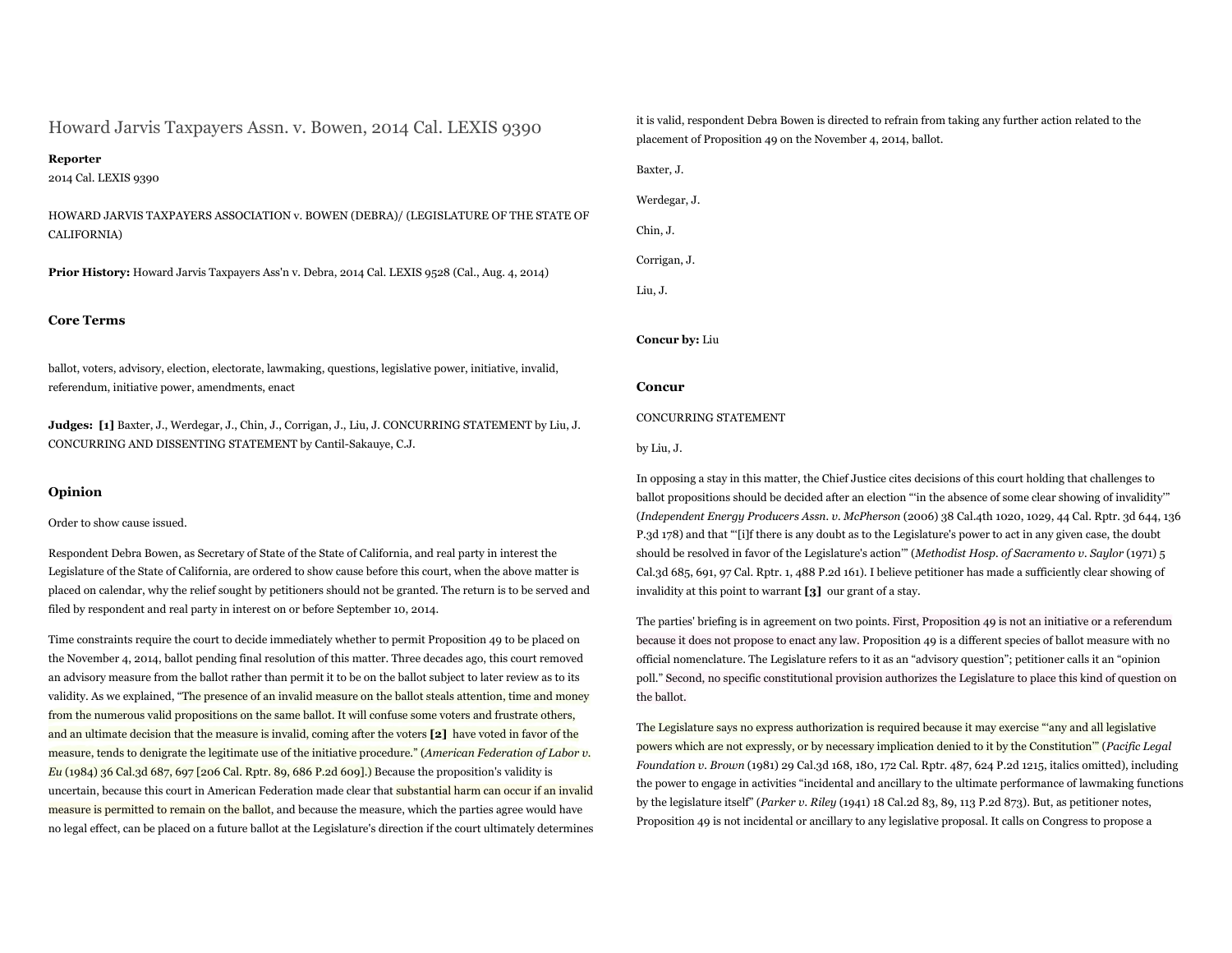federal constitutional amendment, and it calls on the Legislature, in the event such an amendment is proposed, to ratify it. "[R]atification by a State of a constitutional amendment is not an act of legislation within the proper **[4]** sense of the word." (*Hawke v. Smith* (1920) 253 U.S. 221, 229, 40 S. Ct. 495, 64 L. Ed. 871.)

The main question is whether Senate Bill No. 1272 (2013-2014 Reg. Sess.), which put Proposition 49 on the ballot, is a valid legislative act. The Legislature is correct that the California Constitution contains no express prohibition against submitting an advisory question to the voters. But there is a strong case that such a prohibition is a necessary implication of our Constitution's text and structure.

The California Constitution authorizes the Legislature to put three kinds of measures on the ballot: (1) state constitutional amendments (Cal. Const., art. XVIII, §§ 1, 4); (2) a statute authorizing issuance of bond debt (Cal. Const., art. XVI, § 2); and (3) an amendment or repeal of previously enacted initiative or referendum measures (Cal. Const., art. II, § 10, subd. (c)). We have said that an enumeration of legislative powers does not necessarily give rise to an inference of exclusivity. (*Ex parte McCarthy* (1866) 39 Cal. 395, 403.) But there is a structural consideration favoring such an inference here.

Article IV, section 1 of the California Constitution says: "The legislative power of this State is vested in the California Legislature which consists of the Senate and Assembly, but the people reserve to themselves the powers of initiative and referendum." Thus, the legislative power is ordinarily exercised by the Legislature. The people **[5]** reserved to themselves only the powers of initiative and referendum - both of which are strictly lawmaking powers that do "not include [adoption of] a resolution which merely expresses the wishes of the enacting body" in a "hortatory" manner. (*American Federation of Labor v. Eu* (1984) 36 Cal.3d 687, 708, 715, 206 Cal. Rptr. 89, 686 P.2d 609.) In other words, the voice of the people, as expressed at the ballot box on legislative matters, must take a distinctive form: it must take the form of *law*.

We have often said the core purpose of this divided lawmaking structure is to enable the citizenry to bypass unresponsive elected officials in enacting desired legislation. (See, e.g., *Perry v. Brown* (2011) 52 Cal.4th 1116, 1140, 134 Cal. Rptr. 3d 499, 265 P.3d 1002 ["The primary purpose of the initiative was to afford the people the ability to propose and to adopt constitutional amendments or statutory provisions that their elected public officials had refused or declined to adopt."]; *Amador Valley Joint Unified Sch. Dist. v. State Bd. of Equalization* (1978) 22 Cal.3d 208, 228, 149 Cal. Rptr. 239, 583 P.2d 1281.) No one contends that this purpose is served by Proposition 49. Everyone agrees that Proposition 49 is not legislation.

Our Constitution further says: "The initiative is the power of the electors to propose statutes and amendments to the Constitution and to adopt or reject them." (Cal. Const., art. II, § 8, subd. (a).) As petitioner notes, this provision—together with article IV, section 1's reservation of the initiative power to the people **[6]** - means that the Legislature may not propose statutes for the voters to adopt or reject (apart from the specific exceptions noted above). Structurally, this arrangement maintains clear lines of accountability: If the Legislature enacts a statute that the voters don't like, the voters can hold their representatives accountable

through the ordinary electoral process. If the citizenry adopts an initiative, it is entirely the handiwork of the citizenry for better or worse; the Legislature is not involved. But if the Legislature were to propose a statute for the voters to approve, the lines of accountability would be blurred.

The same concern would arise if the Legislature could put advisory questions on the ballot. For what if the Legislature put to the voters, not a statute, but a question that says, "The Legislature is considering the following statute: [print the statutory language]. Should the Legislature enact this statute?" If a majority of voters say yes and the Legislature adopts the statute, who would be accountable?

The California Constitution draws a clear line between lawmaking by the Legislature and lawmaking by the citizenry through the ballot. It does not contemplate a mix-and-match **[7]** approach. Our Constitution makes no provision for advisory questions because such polling of the electorate by the Legislature is in tension with the basic purpose of *representative* as opposed to direct democracy. In crafting a blueprint for workable and effective government, our nation's Founders rejected pure, plebiscitary democracy out of concern that the electorate would often act on momentary passions, narrow self-interest, or factional ties. They opted instead for a system of representative democracy that vests lawmaking power in elected officials who must deliberate, build coalitions, logroll, and compromise in order to decide what will best serve the public good. (Madison, The Federalist No. 10 (Cooke ed. 1961) pp. 56-65.) The people of California followed this basic approach by vesting "[t]he legislative power of this State … in the California Legislature," while "reserv[ing] to themselves the powers of initiative and referendum" as a safeguard against breakdowns in representative democracy. (Cal. Const., art. IV, § 1.) When voters exercise the initiative power, the locus of accountability is clear. But the people did not reserve to themselves the power to answer advisory questions posed by the Legislature at **[8]**  the ballot box, a mechanism that blurs accountability for legislative choices. This structural concern is what underlies petitioner's contention that legislative resort to the ballot box to ask advisory questions would be "an anathema to the idea that elected legislators serve as representatives of the electorate, empowered to act on their behalf and in their stead."

None of this suggests that the Legislature may not consider opinion polls or generally should not consider public opinion in formulating policy. Of course it may and it should. If the Legislature wants to commission Gallup to do a poll on *Citizens United v. Federal Election Commission* (2010) 558 U.S. 310, 130 S. Ct. 876, 175 L. Ed. 2d 753 (Citizens United), I see no problem with that. But there is a difference between doing that and doing what the Legislature has done here. Here, the Legislature has resorted to the electoral apparatus to conduct its opinion poll, with the obvious import that the result will carry an official sanction or legitimacy that a regular opinion poll does not. Indeed, in their amicus brief, the proponents of Proposition 49 emphasize that "the difference between an election and a poll" is that "an election provides a structured format for citizens to speak collectively." But it is precisely this formality, this electoral **[9]** legitimacy, that disturbs the careful way that our Constitution has structured the legislative power. Under our Constitution, the only "structured format for citizens to speak collectively" on legislative matters is through an initiative or a referendum, i.e., through an exercise of lawmaking. Posing advisory questions to the electorate is at odds with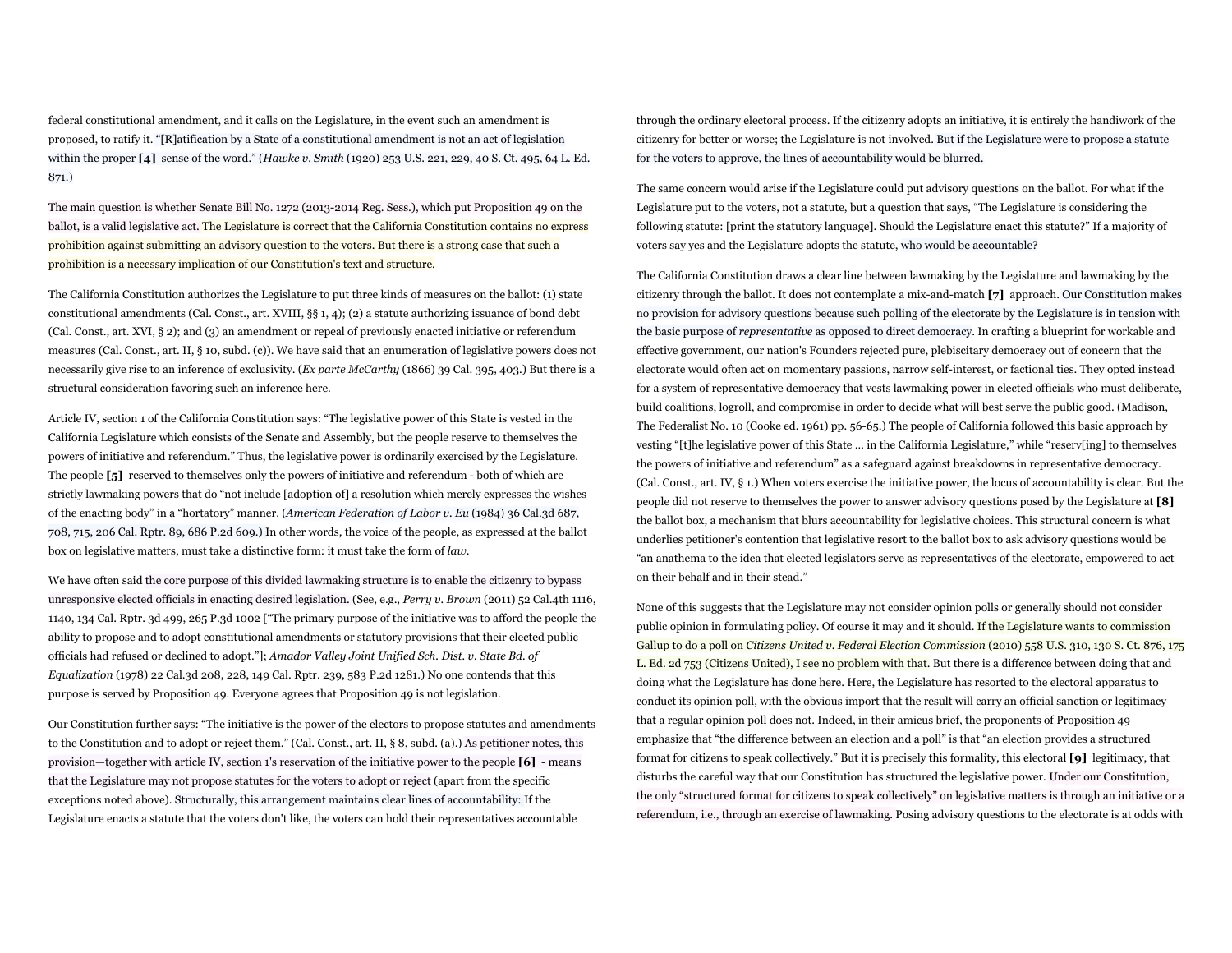the people's constitutional choice of how to structure an accountable lawmaking process.

In sum, our constitutional structure contemplates that lawmaking will ordinarily occur at one step of remove from a direct plebiscite, with "the powers of initiative and referendum"—both *lawmaking* powers —"reserve[d]" as a political check and safeguard. (Cal. Const., art. IV, § 1.) To allow the Legislature to leverage the formality of the electoral process (as opposed to the informality of a Gallup poll) to pose advisory questions to the voters would alter this delicate balance between legislative and citizen lawmaking.

The Chief Justice further contends that irreparable harm will occur in light of today's order granting a stay, whereas no such harm would occur had we denied a stay. In fact, the converse is true. Without a stay, Proposition 49 would remain on the ballot, and this **[10]** court would not resolve its validity until after the election. If we were to later declare Proposition 49 invalid, there is no meaningful relief we could provide. The electorate would have already provided the information that the Legislature seeks, and the constitutional harm could not be undone. On the other hand, our decision to grant a stay and thereby remove Proposition 49 from the ballot will cause no irreparable harm to the Legislature or the electorate. If we were to later declare Proposition 49 a valid ballot measure, the Legislature could put the same measure on the ballot in the future. In the meantime, the Legislature has ample means to solicit the public's views on *Citizens United* or to urge voters to call on Congress to propose a constitutional amendment overruling *Citizens United*. The Legislature could hold hearings, it could convene town halls, or it could commission a poll. There appears to be nothing urgent on the state or federal political landscape that makes the electorate's input on *Citizens United* any more salient or timely now than it will be in, say, 2016. In light of the balance of harms and petitioner's likelihood of success on the merits, I join today's **[11]** decision to grant a stay and to issue an order to show cause. Liu, J.

## **Dissent by:** Cantil-Sakauye

# **Dissent**

## CONCURRING AND DISSENTING STATEMENT

### by Cantil-Sakauye, C.J.

Until today, Proposition 49 had been slated for the November 4, 2014 General Election ballot to ask the voters an advisory question, akin to other similar advisory questions previously posed by our Legislature, and those of other states, concerning proposed amendments to the federal Constitution. Proposition 49 would ask the voters whether California should pursue a federal constitutional amendment to overturn a recent decision of the United States Supreme Court.<sup>1</sup> I agree that the petition for writ of mandate challenging the authority of the Legislature to put this advisory question to the voters raises issues warranting the issuance of an order to show cause, but I cannot agree with the decision of a majority of this court to direct the Secretary of State to

remove this matter from the ballot pending judicial resolution of these legal questions. For the reasons that follow, I respectfully dissent from that part of the order granting the stay.

On July 22, 2014, the Legislature submitted Senate Bill 1272 to the Secretary of State, directing the following **[12]** question be placed on the November 4, 2014 ballot: "Shall the Congress of the United States propose, and the California Legislature ratify, an amendment or amendments to the United States Constitution to overturn *Citizens United v. Federal Election Commission* (2010) 558 U.S. 310, 130 S. Ct. 876, 175 L. Ed. 2d 753, and other applicable judicial precedents, to allow the full regulation or limitation of campaign contributions and spending, to ensure that all citizens, regardless of wealth, may express their views to one another, and to make clear that the rights protected by the United States Constitution are the rights of natural persons only?"

Petitioners requested a stay, directing Debra Bowen, Secretary of State of California, to "desist and refrain from taking any further action relative to the placing of Proposition 49" on the November statewide ballot.

As this court unanimously explained eight years ago, "'it is usually more appropriate to review constitutional and other challenges to ballot propositions or initiative measures after an election rather than to disrupt the electoral process by preventing the exercise of the people's franchise, in the absence of some *clear showing of invalidity*.'" (*Independent Energy Producers Assn. v. McPherson* (2006) 38 Cal.4th 1020, 1029, 44 Cal. Rptr. 3d 644, 136 P.3d 178, italics added, quoting Brosnahan v. Eu (1982) 31 Cal.1, 4.) Indeed, because the "type of challenge" at issue in this **[13]** case "is one that can be raised and resolved after an election, *deferring judicial resolution until after the election—when there will be more time for full briefing and deliberation often will be the wiser course*." (*McPherson, supra*, 38 Cal.4th 1020, 1030, italics added.)

I do not see such a clear showing that the Legislature lacks authority to place the measure before the voters, warranting this court taking the extraordinary step of removing the measure from the ballot, thereby disenfranchising the voters. Without prejudging the merits, I observe that it is well established that under the California Constitution the Legislature has, in addition to enumerated powers, plenary power to engage in any activities that are "incidental or ancillary to its lawmaking functions," so long as the power to engage in those activities is not expressly or by necessary implication, denied to it by the Constitution. (See, e.g., *Methodist Hosp. of Sacramento v. Saylor* (1971) 5 Cal.3d 685, 691, 97 Cal. Rptr. 1, 488 P.2d 161.) Moreover, "[i]f there is any doubt as to the Legislature's power to act in any given case, the doubt should be resolved in favor of the Legislature's action." (*Ibid*.) I note that there is historical precedent for the Legislature placing advisory questions on the California ballot (Stats. 1891, ch. 48; Stats 1911, **[14]** ch. 387) and the briefing in this matter refers to a number of other analogous examples from other states, including one the validity of which was upheld in *Kimble v. Swackhammer* (Nev.1978) 94 Nev. 600, 584 P.2d 161, and *Kimble v. Swackhammer* (1978) 439 U.S. 1385, 1387-1388 [99 S. Ct. 51, 58 L. Ed. 2d 225] (per Rehnquist, J., as Circuit Judge).

Today, a majority resolves doubt *against* the Legislature's action instead of in favor of it, and at the same time disregards our established approach of declining to remove a challenged measure from the ballot in favor of